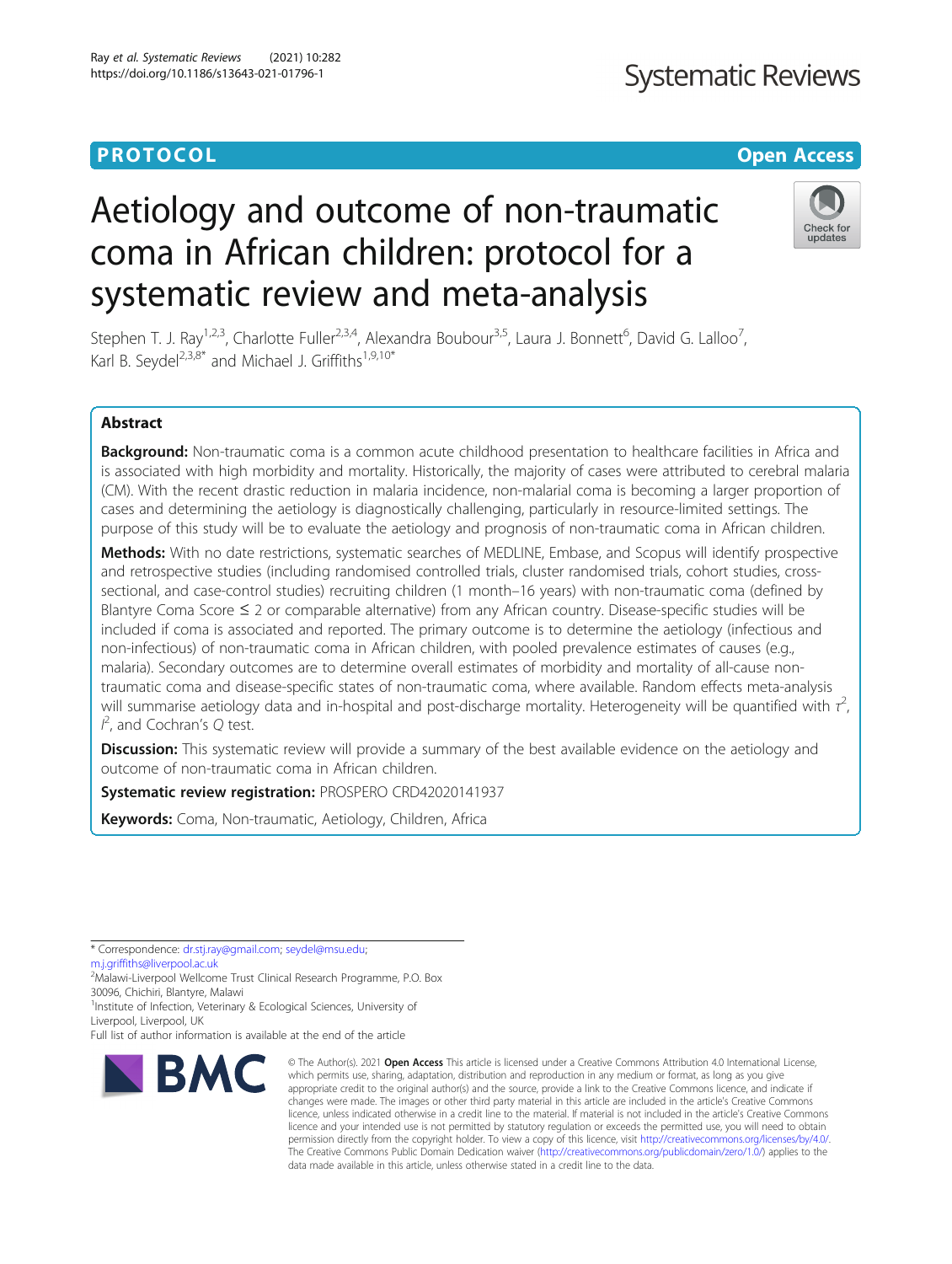## Background

Non-traumatic coma is a common acute childhood presentation to healthcare facilities throughout Africa. Infectious causes of deep coma (defined as Blantyre Coma Scale (BCS)  $\leq$  2) include cerebral malaria (CM), acute bacterial meningitis (ABM), viral encephalitides, and HIV-associated opportunistic pathogens, such as tuberculosis and cryptococcal disease [\[1](#page-4-0)–[3\]](#page-4-0). Non-infectious causes of deep coma include metabolic abnormalities and toxins [[1](#page-4-0)–[3](#page-4-0)]. In malaria-endemic regions, CM is diagnosed in children with coma and peripheral malaria parasitaemia with no other identifiable cause [[1\]](#page-4-0). Limited diagnostic resources in many African settings and the phenomenon of asymptomatic malaria parasitaemia have rendered the alternate diagnoses of childhood coma under-described, resulting in a poor epidemiological understanding of this clinical presentation  $[4, 5]$  $[4, 5]$  $[4, 5]$  $[4, 5]$ . A study in Kenya revealed that less than half of children admitted with acute non-traumatic coma had an identified cause [\[6](#page-4-0)]. With the recent drastic reduction in malaria incidence, it is postulated that non-malarial coma represents a larger proportion of coma cases [[6\]](#page-4-0). Nontraumatic coma in children is associated with high mortality (15–58%) and significant neurological sequelae  $(31–68%)$   $[7–9]$  $[7–9]$  $[7–9]$  $[7–9]$ . The long-term effects of coma on cognition and educational achievement are less commonly described, and existing literature primarily focuses on CM [\[10](#page-4-0), [11\]](#page-4-0). These effects, including neurological impairment in cognitive and motor function, play an important role in the socioeconomic development of lowresource countries [\[12](#page-4-0)].

There is a paucity of data on the aetiology of nonmalarial coma in Africa [[3\]](#page-4-0). Given the high burden of morbidity and mortality associated with this clinical presentation, an overview of the literature to date is vital to direct further research. Gwer et al. performed a literature review of fourteen single studies on childhood nontraumatic coma in Africa and Asia [\[9](#page-4-0)]. Gwer et al. is the only existing review investigating childhood nontraumatic coma in Africa, and it does not include a formal outcome analysis nor meta-analysis (on aetiology or outcome). Gwer et al. also focused on all-cause nontraumatic coma studies and did not explore severe coma subgroups in single disease and/or pathogen studies for outcome. Moreover, since the publication of Gwer et al., there have subsequently been a number of larger important studies using molecular diagnostics and other adjuvant diagnostic capacities, such as magnetic resonance imaging (MRI) and electroencephalogram (EEG). Non-traumatic coma outcomes in Africa are heterogenous between studies, and long-term follow-up is sparse. A systematic review and meta-analysis on aetiology and outcome of paediatric non-traumatic coma in Africa is needed; it will substantially enrich accurate estimates of both the proportions of individual causes of non-traumatic coma and their associated morbidity and mortality.

This is a systematic review and meta-analysis seeking to evaluate the aetiology and prognosis of non-traumatic coma in African children. Using an adapted population, intervention, comparator, outcome, and study designs (PICOS) framework, we will examine the best available evidence on the aetiology of acute non-traumatic coma in African children, including specific syndromic cohorts in comatose children to broaden the search of studies and maximise the evidence base [\[13](#page-4-0)]. Our adapted framework will use the population (children with nontraumatic coma), exposure (aetiology of infection and covariates, e.g., HIV status and malnutrition), outcome (morbidity and mortality), and study design framework.

## **Methods**

## Protocol development and registration

The present protocol has been registered within the PROSPERO database (registration number CRD42020141937) and is being reported in accordance with the reporting guidance provided in the Preferred Reporting Items for Systematic Reviews and Meta-Analyses Protocols (PRISMA-P) statement [[14](#page-4-0)] (see checklist in Additional file [1\)](#page-3-0). We will use elements of the Cochrane Handbook of Systematic Reviews to guide the conducting of the planned systematic review [\[15\]](#page-4-0).

## Outcomes of interest

The primary outcome of this study is to determine the aetiology (infectious and non-infectious) of nontraumatic coma in African children, with pooled prevalence estimates of causes (e.g., malaria). The secondary outcomes are to determine the overall estimates of morbidity (characterised as neurological sequelae or disability (cognitive and/or motor) related to the illness) and mortality of all-cause non-traumatic coma and diseasespecific states of non-traumatic coma, where available.

## Eligibility criteria

We will consider for inclusion prospective and retrospective studies (randomised controlled trials, cluster randomised trials, cohort studies, cross-sectional, and case-control studies) recruiting children (1 month–16 years) with coma (defined by Blantyre Coma Score  $\leq 2$ or comparable alternative) from any African country. Disease-specific studies (e.g., malaria) will be included given that coma is associated and reported. Case reports, case series, commentaries, and editorials will be excluded from the review, and we will exclude all publications that do not contain primary data. This rationale for such a broad geographical and aetiological eligibility is to ensure the most comprehensive investigation and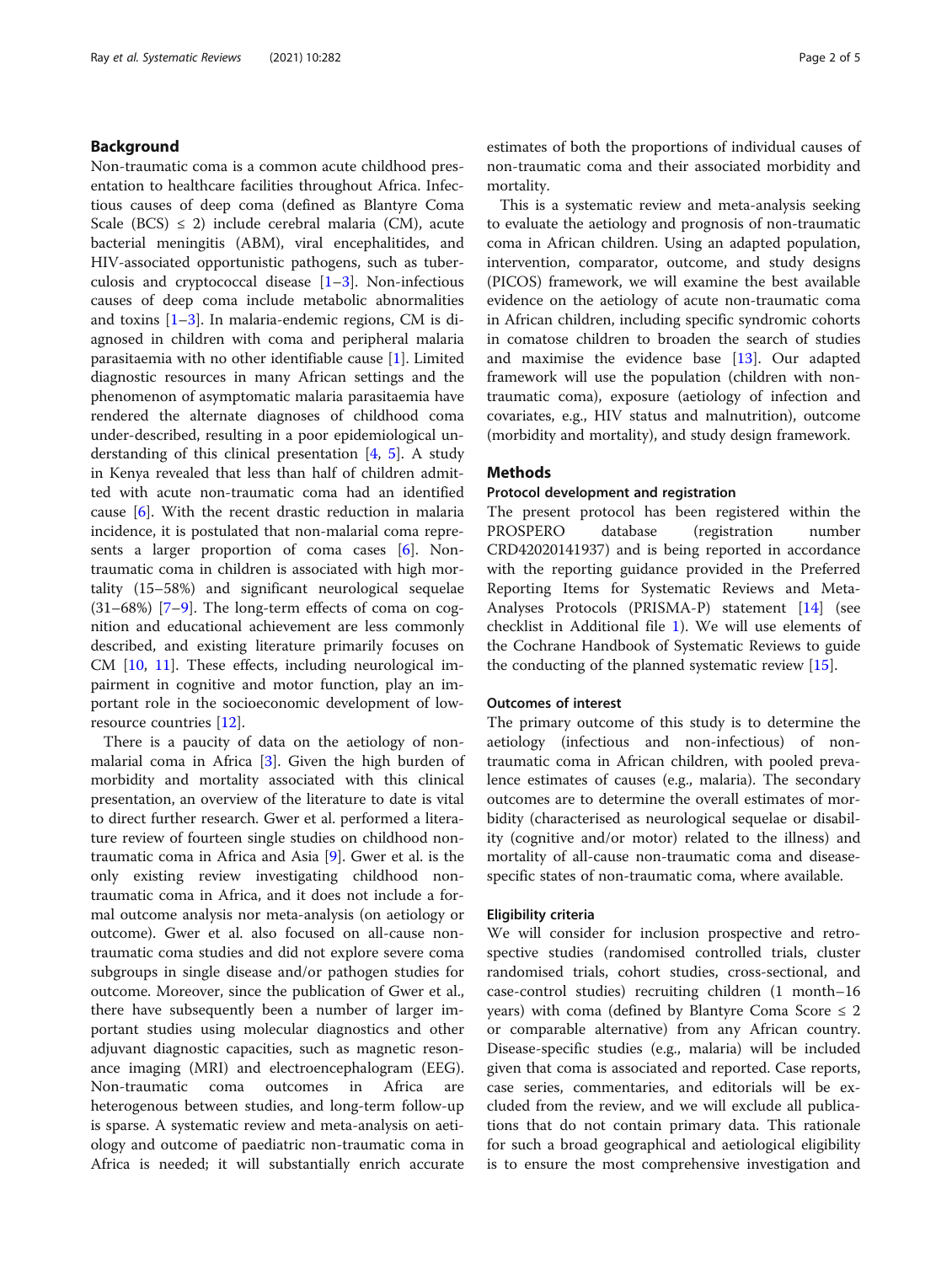analysis of non-traumatic coma (including diseasespecific studies) in African children to date.

## Information sources and search strategy

We will search the MEDLINE, Embase, and Scopus databases with no date restrictions. A draft search strategy for MEDLINE is available in Additional file [2](#page-3-0). Searches will be limited to English and French articles. We will search conference proceedings and databases of ongoing studies (including [ClinicalTrials.gov](http://clinicaltrials.gov), ISRCTN registry, and the WHO ICTRP portal) to identify studies not found in the databases listed above; grey literature will not be included. When appropriate, attempts to contact study authors for primary data will be made. Reference lists of eligible studies and relevant systematic reviews will be searched to identify additional studies to be considered for inclusion. All records identified from the search will be imported to EndNote X9.3.1 (Clarivate Analytics, Philadelphia, PA), a citation management programme, following which duplicates will be removed.

## Screening and selection criteria

Two authors (SR and CF) will independently screen the title and abstract of each publication, and disagreements will be resolved by consensus or third author (AB). We will review a reference for the full text if this reference includes (1) a mention of coma, children (1 month–16 years) and non-traumatic aetiology and (2) recruitment in an African setting for which it is possible to disaggregate a total number of children with non-traumatic coma and possible to extract aetiology or outcome data. Those articles which do not clearly meet the inclusion criteria will be excluded. The number of records screened and excluded will be recorded.

The full text of the identified studies will be individually assessed for eligibility against the predetermined criteria by two reviewers (two out of CF, SR, and AB for each article) in duplicate, with disagreements resolved by consensus or third reviewer. Reasons for exclusion of full-text articles will be documented. Articles will be stored and managed in EndNote X9.3.1 (Clarivate Analytics, Philadelphia, PA).

## Data extraction

We will use the Cochrane Effective Practice and Organisation of Care (EPOC) standard data collection form and adapt it for study characteristics and outcome data [[17\]](#page-4-0). Two review authors will pilot the form on a randomly selected subset of 10% of included studies [[15](#page-4-0), [18\]](#page-4-0). Pilot testing of the forms will include a computation of the reviewers' reliability. Reviewers will extract data independently and in duplicate from each eligible study. Attempts to contact authors will be made to obtain missing outcome data

or other key study characteristics. The full data extraction form can be found in Additional file [3](#page-3-0).

## Assessment of risk of bias

Three reviewers (CF, SR, and AB) will independently conduct a bias risk assessment at the outcome and study-level to assess the quality of included studies. The revised Cochrane Risk-of-Bias tool (RoB 2.0) will be used for assessing randomised controlled trials [\[16](#page-4-0)]. A modified Newcastle-Ottawa Scale (NOS), which incorporates the Critical Appraisal Skills Programme (CASP) checklist and Risk of Bias in Non-Randomized Studies of Interventions (ROBINS-I), will be used for all other study types (Additional file [4\)](#page-3-0) [\[19](#page-4-0), [20\]](#page-4-0). Risk of bias for each domain will be recorded as high (1), low (0), or unclear. Any disagreements will be resolved by consensus or discussed with a fourth reviewer (MG) if consensus is not achieved. The risk of bias for included studies will be described throughout data synthesis.

## Data synthesis

A narrative synthesis of the data will also be provided, including a summary and explanation of characteristics and key summary tables and findings of included studies per outcome. For aetiology analyses, we will include all studies regardless of coma definition, and we will include usual care and intervention arms of RCTs. Heterogeneity will be quantified with  $\tau^2$ ,  $I^2$ , and Cochran's Q test [\[15](#page-4-0)]. Aetiology data will be summarised by random effects meta-analysis. Because of concerns about meta-analysis of proportions on very heterogeneous populations, we also plan a meta-analysis of outcome stratified by inclusion criteria (e.g., coma measure). Mortality will be presented as a simple proportion with exact binomial confidence intervals, and pooled mortality estimates will be calculated using generalised linear mixed models (a normal-binomial model). For interventional studies, the outcomes in the usual care arm of the study only will be included in these estimates. There will also be a random effects meta-analysis of in-hospital and post-discharge mortality. Exploratory meta-regression will be undertaken to explore heterogeneity by including covariates as fixed effects (e.g. proportion of patients infected with HIV and malnutrition) and testing for improved model fit by likelihood ratio testing of nested models  $[21]$  $[21]$ . A pvalue of < 0.05 will be considered a statistically significantly improved fit. Summary estimates of 1-month mortality, where available, will be considered together and presented in the same way. A sensitivity analysis will be performed in a subgroup analysis of malaria only including studies using Artemisinin derivatives.

Pooled prevalence estimates of malaria, acute bacterial or viral meningitis, encephalitis, and bloodstream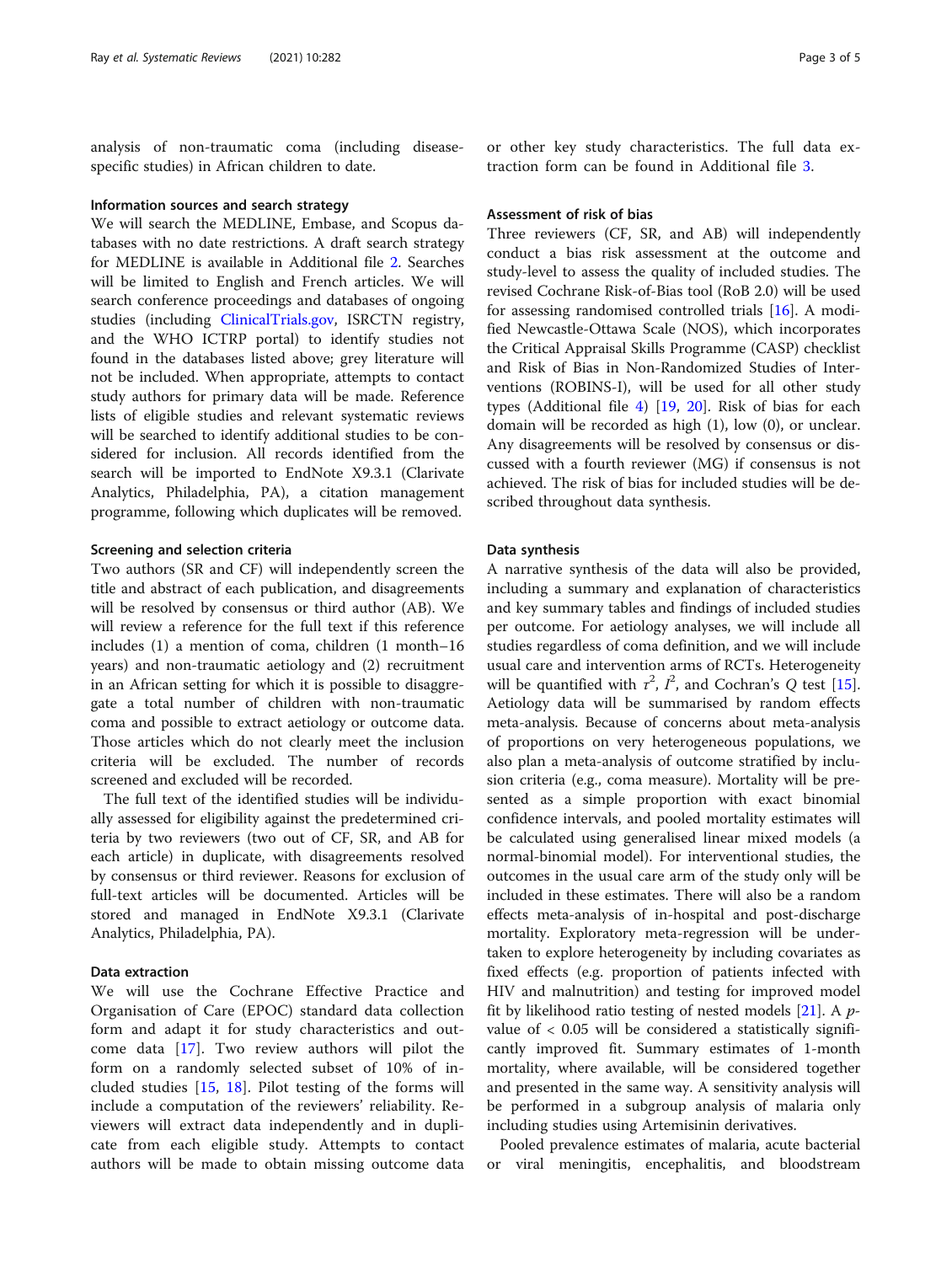<span id="page-3-0"></span>infection will be calculated using random effects metaanalysis as above.

All studies will be included in the primary analysis. To assess meta-biases, we will conduct Funnel plots (when approximately ten studies are included in the meta-analysis) with an Egger test on asymmetry at alpha level 0.1 [\[22](#page-4-0)]. The strength of the body of evidence will be assessed using the GRADE approach [[23\]](#page-4-0). Overall quality will be rated as high (further research is unlikely to change our confidence in the estimate of the effect), medium (further research is likely to have an impact on our confidence in the estimate of the effect), or low (further research is very likely to have an impact on our confidence in the estimate of the effect). Subgroup analyses will include meta-analysis of severe coma (very low coma score on admission), less severe coma (higher coma score on admission), and disease-specific aetiologies (malaria, bacterial meningitis, viral meningitis or encephalitis, or blood stream infection). High-quality studies — those graded low risk of bias across all domains will be defined for each study type. A sensitivity analysis will be performed only including studies classified as medium- and low-risk, and a separate sensitivity analysis will be performed at the outcomelevel using only high-quality studies [[15\]](#page-4-0).

## **Discussion**

We anticipate potential challenges in obtaining paper copies of journal articles via library resources, due to the effects of the SARS-CoV-2 pandemic on library staffing. In the event of protocol amendments, a description of the change and rationale will be documented with the journal, with the date of amendment.

There are some practical issues and limitations of our review. At the study-level, it will not always be possible to confidently ascertain depth of coma in these children, as a valid coma scale (e.g. Glasgow Coma Scale [GCS], BCS) is not always used in studies. At the review-level, more papers will likely be set in research centres and university hospitals, and fewer papers will be set at rural and district hospitals and clinics. Due to the endemicity of infectious febrile coma aetiologies (e.g. CM, ABM), more papers will likely be set in sub-Saharan Africa than North Africa. Together, these may lead to urban and regional biases. Lastly, included studies are limited to English and French, which may exclude papers written in other languages spoken throughout the continent.

This systematic review and meta-analysis will provide a transparent review of the available evidence to provide a more accurate understanding of the causes and outcomes of non-traumatic coma in African children. We seek to publish our results in a peer-reviewed journal, attend conferences, and inform relevant parties in the field of our findings. We hope that this review will raise awareness of this common presentation in African settings. This review will highlight gaps in the literature and areas in which future research is required.

### Abbreviations

CM: Cerebral malaria; ABM: Acute bacterial meningitis; MRI: Magnetic resonance imaging; EEG: Electroencephalogram; PRISMA-P: Preferred Reporting Items for Systematic Reviews and Meta-Analyses Protocols; PICOS: Population, Intervention, Comparator, Outcome, and Study Designs; HIV: Human immunodeficiency virus; EPOC: Effective Practice and Organisation of Care; NOS: Newcastle-Ottawa Scale; CASP: Critical Appraisal Skills Programme

#### Supplementary Information

The online version contains supplementary material available at [https://doi.](https://doi.org/10.1186/s13643-021-01796-1) [org/10.1186/s13643-021-01796-1.](https://doi.org/10.1186/s13643-021-01796-1)

Additional file 1. PRISMA-P Checklist Additional file 2. Draft of Search Strategy Additional file 3. Draft of data extraction form Additional file 4. Modified Newcastle Ottawa Scale

#### Acknowledgements

We acknowledge the support of Cochrane Effective Practice Organisation of Care.

#### Amendments

In the event of protocol amendments, a description of the change and rationale will be documented with the date of amendment.

### Authors' contributions

SR, MG, and CF conceived and designed the systematic review. SR and CF developed the search strategy, and LB developed the statistical strategy for the review. CF and AB drafted the protocol manuscript, and SR, DL, KBS, MG and LB contributed to the critical revision of the manuscript for methodological and intellectual content. SR is the guarantor of the review. All authors approved the final version of the submitted manuscript.

#### Funding

Stephen Ray is funded by a Wellcome Trust Training Fellowship [grant number 203919/Z/16/Z]. Laura Bonnett is funded by a post-doctoral fellowship from the National Institute for Health Research [grant number PDF-2015-08-044]. No funder, sponsor, nor institution had any role in the development of this protocol.

#### Availability of data and materials

Not applicable

## **Declarations**

Ethics approval and consent to participate Not applicable

#### Consent for publication

Not applicable

#### Competing interests

The authors declare that they have no competing interests.

#### Author details

<sup>1</sup>Institute of Infection, Veterinary & Ecological Sciences, University of Liverpool, Liverpool, UK. <sup>2</sup>Malawi-Liverpool Wellcome Trust Clinical Research Programme, P.O. Box 30096, Chichiri, Blantyre, Malawi. <sup>3</sup>Blantyre Malaria Project, Blantyre, Malawi. <sup>4</sup>Leeds Children's Hospital, Leeds Teaching Hospitals